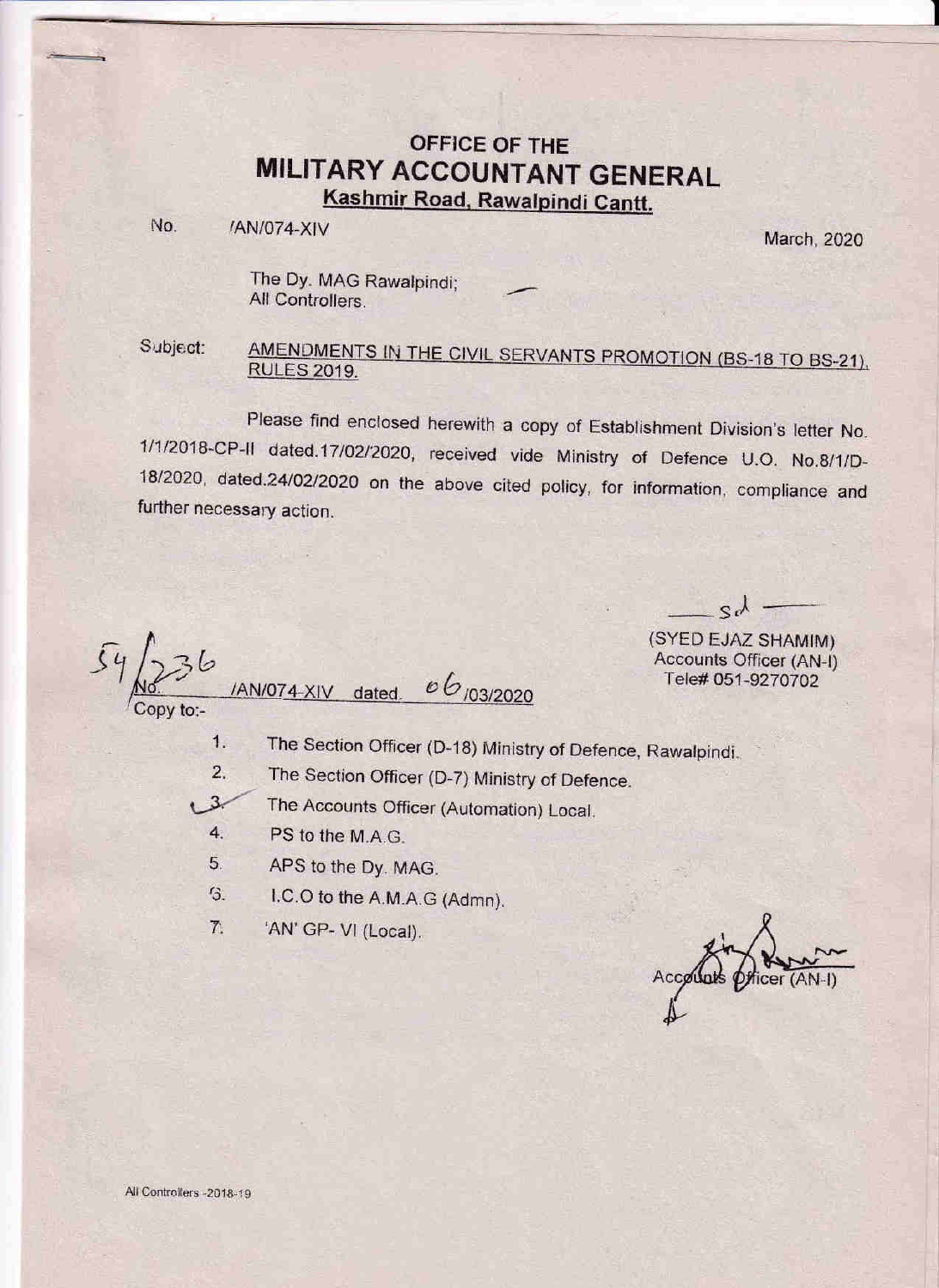Secmetary

#### **GOVERNMENT OF PAKISTAN CABINET SECRETARIAT ESTABLISHMENT DIVISION** \*\*\*\*



## No.1/1/2018-CP-II

### Islamabad, the 17<sup>th</sup> February, 201

## **OFFICE MEMORANDUM**

Subject:

#### AMENDMENTS IN THE CIVIL SERVANTS TION (BPS-18, T **BPS-21), RULES 2019**

The uncersigned is directed to refer to the subject noted above and to state that the competent authority i.e. Prime Minister of Pakistan has been pleased to approve amendments in the Civil Servants Promotion (BPS-18 to BPS-21) Rules, 2019. The copy of Gazette Notification S.R.O. 58(I)/2020 date 1 25.01.2020 is enclosed herewith.

 $\overline{2}$ . The Ministries / Divisions are requested to bring this decision to the notice of all Attached Departments / Subordinates Offices, under their administrative control, for compliance / further necessary action.

(Dr. Ali Raza)

Section Officer (CP-II/Policy) Ph: 051-9103646

The Secretaries/Additional Secretaries (Incharge) of the Ministries Divisions, Islamabad/Rawalpindi

## Copy to:-

- 1. The Secretary to the President, President's Secretariat (Public), Islamabad.
- 2. The Secretary to the Prime Minister, Prime Minister's Office, Islamabad.
- 3. The Secretary, National Assembly Secretariat, Islamabad.
- 4. The Secretary, Senate Secretariat, Islamabad.
- 5. The Secretary, Election Commission of Pakistan, Islamabad.
- 6. The Auditor General of Pakistan, Islamabad.
- 7. The Secretary, Federal Public Service Commission, Islamabad.
- 8. The Secretary, Wafaqi Mohtasib (Ombudsman)'s Secretariat, Islamabad.
- 9. The Secretary, Federal Tax Ombudsman Secretariat, Islamabad.
- 10. The Chairman, National Accountability Bureau, Islamabad.
- 11. The Director General, Intelligence Bureau, Islamabad.

P.T.O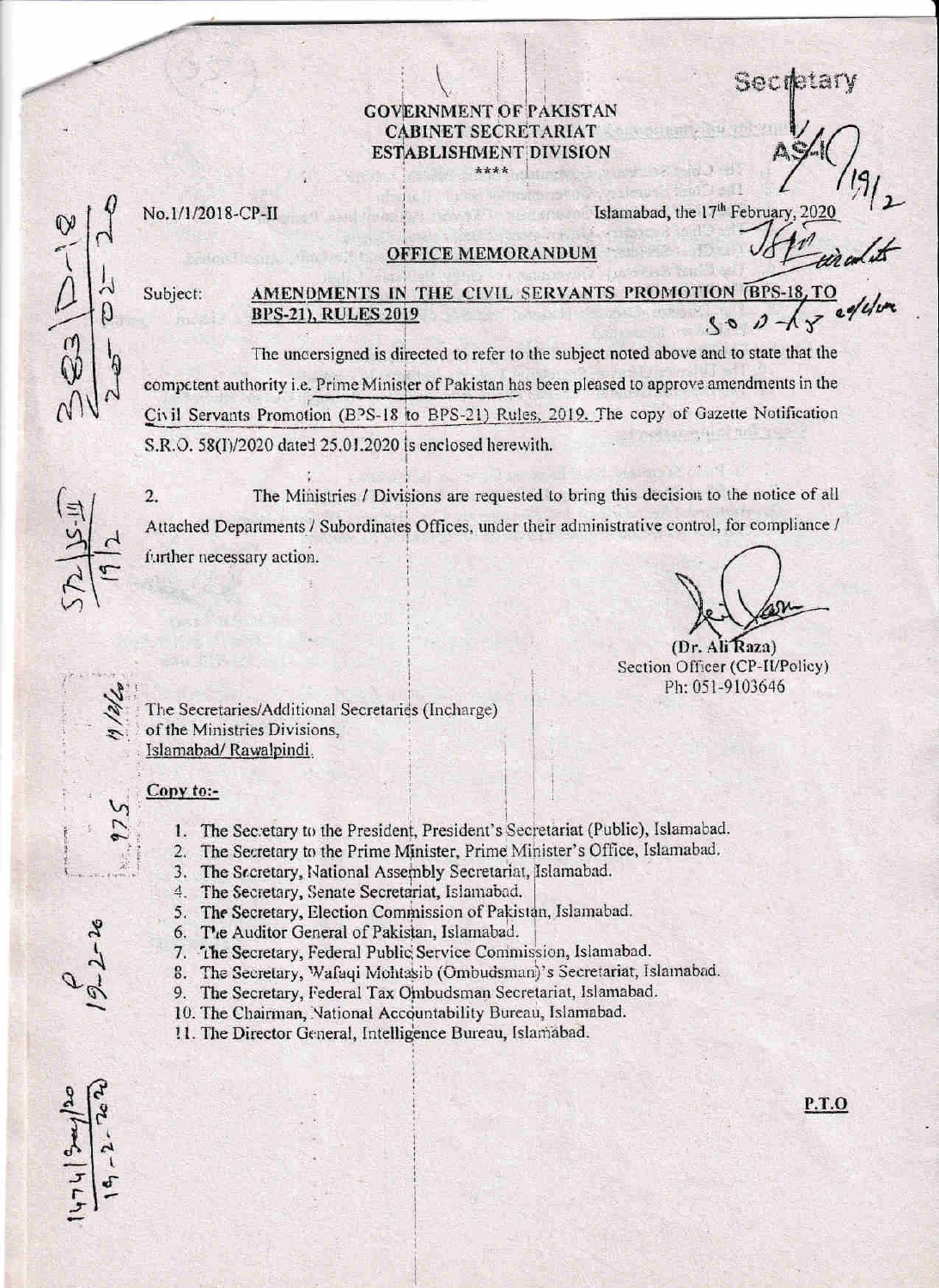## Copy for information to:-

- 1. The Chief Secretary, Government of the Punjab, Lahpre.
- 2. The Chief Secretary, Government of Sindh, Karachi.
- 3. The Chief Secretary, Government of Khyber Pakhtunkhwa, Peshawar.
- 4. The Chief Secretary, Government of Balochistan, Quetta.
- 5. The Chief Secretary, Government of Azad Jammu and Kashmir, Muzaffarabad.

 $-2-$ 

- 6. The Chief Secretary, Government of Gilgit-Baltistan, Gilgit.
- 7. The Rector, National School of Public Policy, Lahore.
- 8. The Director General, National Institute of Management, Karachi / Lahore / Quetta, Peshawar / Islamabad.
- 9. The Director General, Civil Services Academy, Lahore.
- 10. The Director General, Secretariat Training Institute, Islamabad.
- 11. The Director General, Pakistan Public Administrative Research Center, Islamabad.

#### Copy for information to:- $-11 - 1$

- 1. Sr. PS to Secretary, Establishment Division, Islamabad.
- 2. Sr. PS to Special Secretary, Establishment Division, Islamabad.
- 3. Additional Secretaries / Joint Secretaries, Establishment Division, Islamabad
- 4. Director (IT), Establishment Division for uploading on website.

(Dr. Ali Raza) Section Officer (CP-II/Policy) Ph: 051-9103646

te – Emile II., Kirk "Ar II. III

when the contract of the contract and in a broad entered in more than the prowhen the contribution of the first way of the

so the win me in the case of a series and only of a

add speech in stamp and the morning.

on not women in the second and the research of the second and the strike is the strike and the strike of the The Resolution of the Principle and Service Contracts he violetists and your money in the tary of the senior and the federal strength that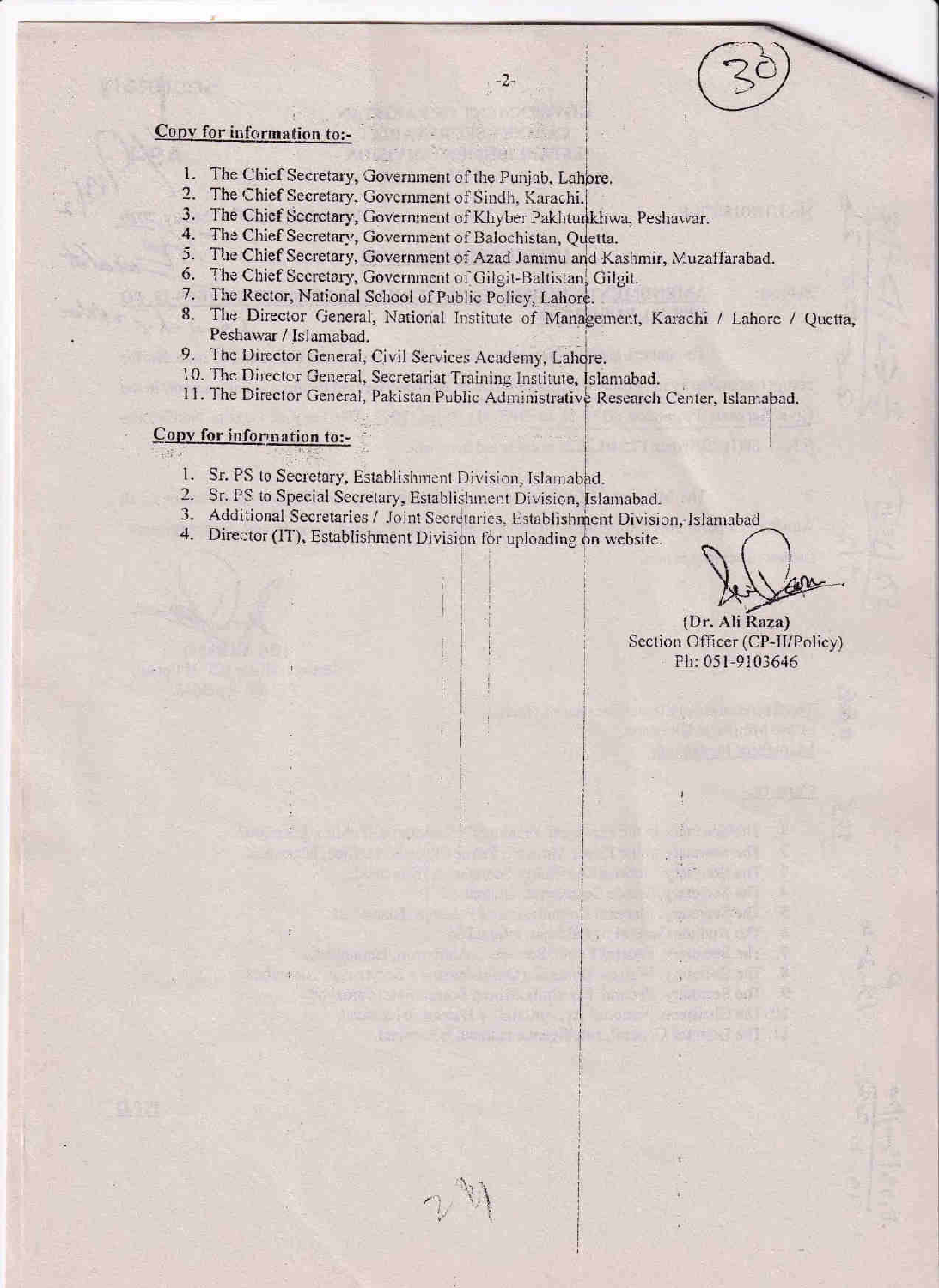## **GOVERNMENT OF PAKISTAN MINISTRY OF DEFENCE** (DEFENCE DIVISION)



Subject:

## AMENDMENTS IN THE CIVIL SERVANTS PROMOTION (BS-18 TO BS-21), RULES 2019

In continuation of this ministry's u.o of even number dated 16th December, 2019, on the above cited subject. Kindly find enclosed a copy of Establishment Division's letter number 1/1/2018-CP-II dated 17<sup>th</sup> February, 2020, alongwith Notification S.R.O number 58(I)/2020 dated 25<sup>th</sup> January, 2020, on the above cited policy, for information, compliance and further necessary action.

MAG, Pakistan Military Accounts Deptt, Rwp Surveyor General, Surveyor of Pakistan, Rwp DG, Military Lands & Cantonment, Rwp DG, Pakistan Armed Services Board, Rwp DG, Pakistan Maritime Security Agency, Karachi DG, FGEI (C/G) Directorate, Rwp

Dte Gen, ISI, Islamabad Director (Admin) JSHQ, Chaklala, Rwp SD Dte (SD-1), GHQ, Rawalpindi Director (Admin), AHQ, Islamabad Director (Admin) NHQ, Islamabad

2 7 FEB 2020

waan Ismi **Section Officer** 

# Min of Def. u.o. No. 8/1/D-18/2020 dated 24th February, 2020

Copy for information and necessary action to:-

| DS (Admin)             | DS (Army-B) DS (Army-C) | DS (Navy) | DS (Navy-II) |
|------------------------|-------------------------|-----------|--------------|
| DS (Army -A) DS (IS-A) | DS (Air Force) DCM      |           | $DS(D-17)$   |
| $DS (IS-B)$            |                         |           |              |

Copy for information w.r.t. their letter quoted above also to:-Establishment Division, 2. 随应 (Dr. Ali Raza). Section Officer (CP-II/Policy), **Islamabad**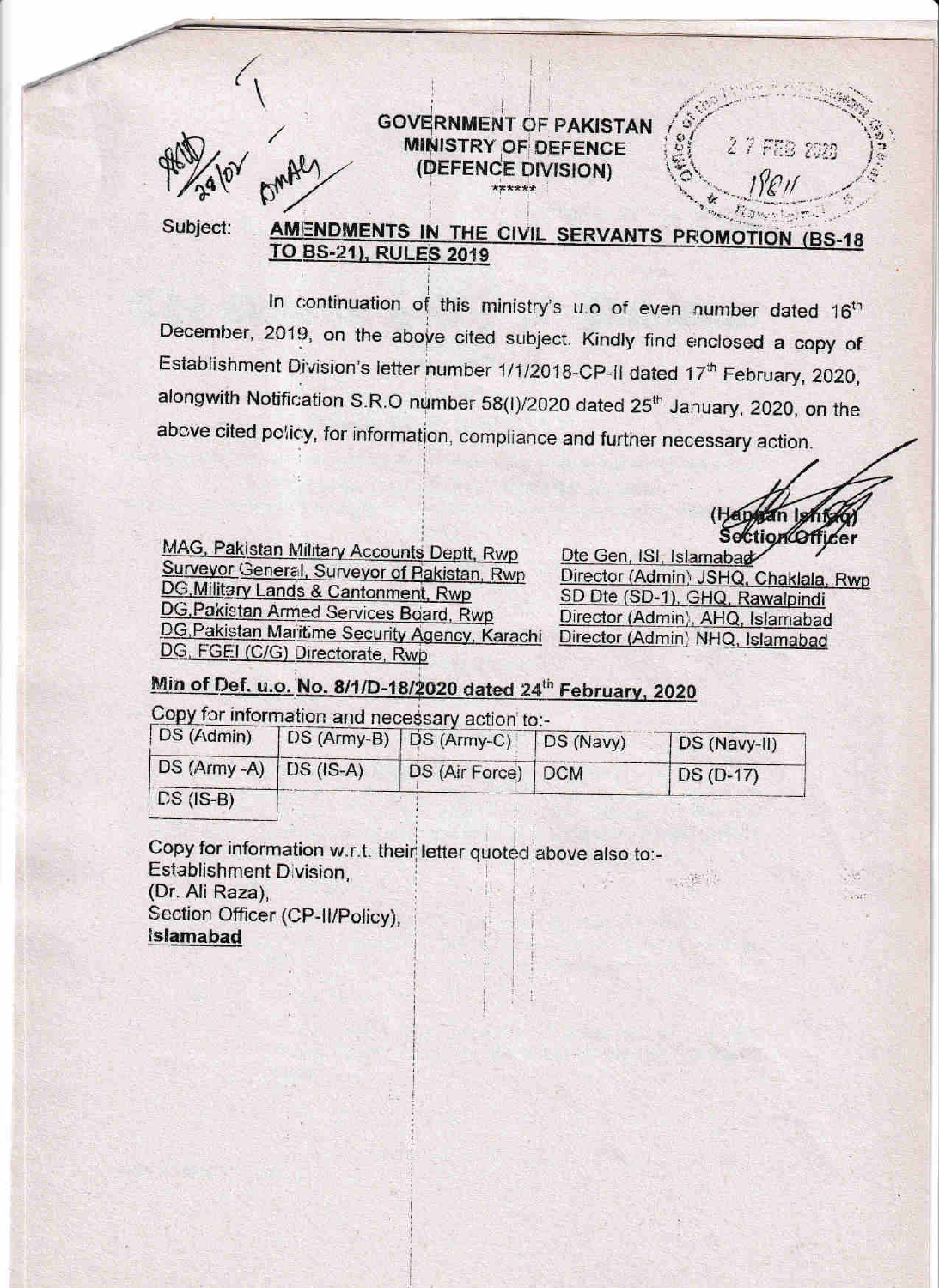

REGISTERED No.  $\frac{M-302}{L-7646}$ 

# of **Dakistan**

charge control and control and an

## **EXTRAORDINARY PUBLISHED BY AUTHORITY**

## ISLAMABAD, THURSDAY, JANUARY 30, 2020

PART II

**Statutory Notifications (S. R. O.)** 

**GOVERNMENT OF PAKETAN** 

**CABINET SECRETARIAT** 

(Establishment Division)

**NOTIFICATION** 

## Islamabad, the 25th January, 2020

S.R.O.  $58(1)/2020$  — In exercise of the powers conferred by sub-section (1) of Section 25 of the Civil Servants Act, 1973 (LXXI of 1973) read with Notification No. S.R.O. 120(1)/98 dated the 27th February 1998, the Prime Minister has been pleased to direct that in the Civil Servants Promotion (BPS-18 to BPS-21), Rules 2019 the following amendments shall be made, namely --

- In the aforesaid Rules,- $2.$
- in rule 18, in sub-rule (3), in clause (e), after the words " civil  $(1)$ servant", the expression ", belonging to a specialist cadre," shall be inserted:
- $(2)$ in Schedule III,-

**The Sazette** 

for the heading "Exemption from Training" and the provision  $(a)$ thereunder relating thereto, the following shall be substituted,  $namely:$ 

 $(135)$ 

 $Price: Rs. 5.00$ 

[5095(2020)/Ex., Gaz.]